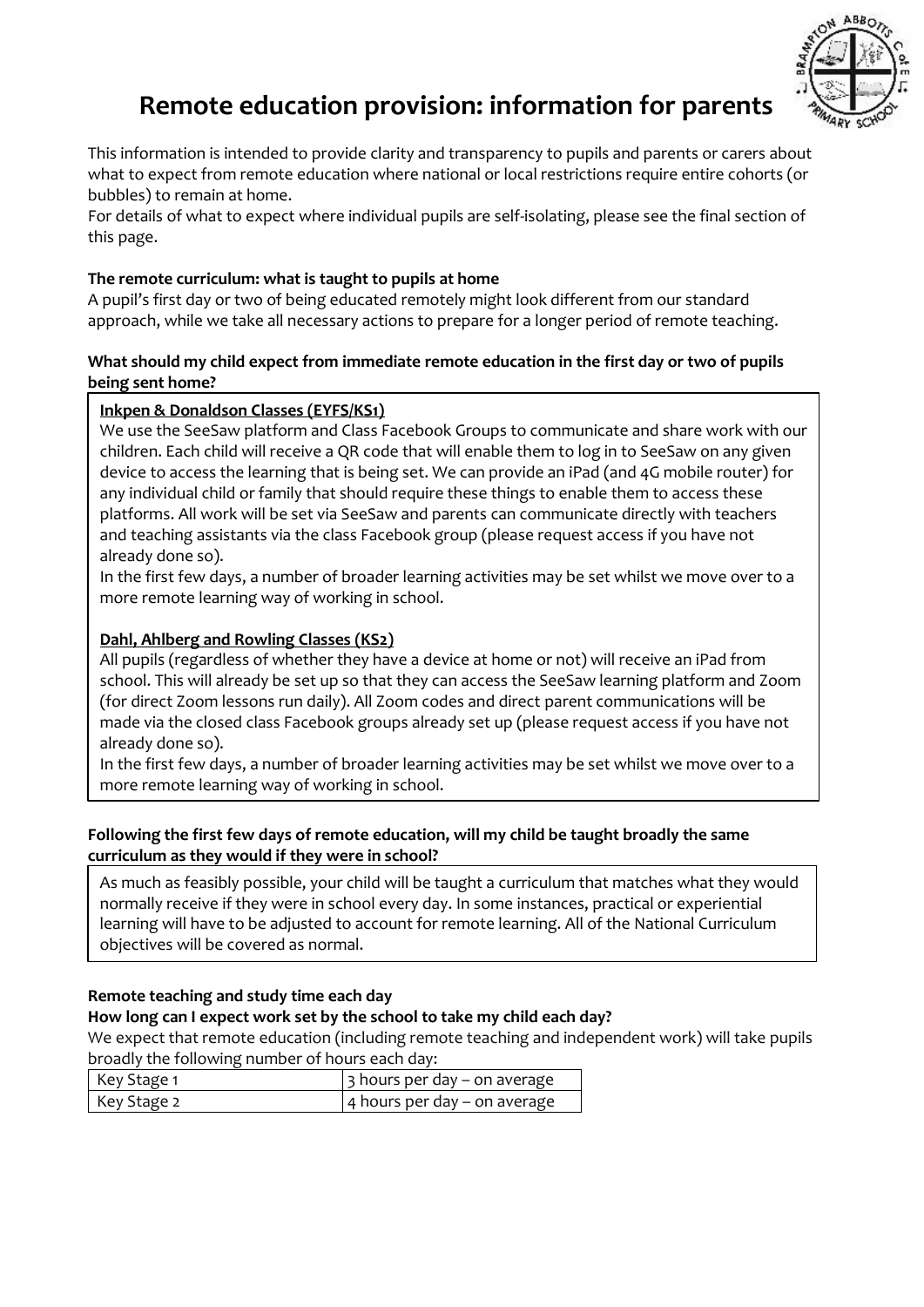#### **Accessing remote education How will my child access any online remote education you are providing?**

### **Inkpen & Donaldson Classes (EYFS/KS1)**

The school will post all work on the SeeSaw Learning platform. Every child has access to this and can borrow an iPad from school (and a 4G router should this be needed?) to help them access this content and post feedback and work.

## **Dahl, Ahlberg and Rowling Classes (KS2)**

All pupils (regardless of whether they have a device at home or not) will receive an iPad from school. This will already be set up so that they can access the SeeSaw learning platform and Zoom (for direct Zoom lessons run daily).

## **If my child does not have digital or online access at home, how will you support them to access remote education?**

We recognise that some pupils may not have suitable online access at home. We take the following approaches to support those pupils to access remote education:

All children in Inkpen and Donaldson classes will be able to borrow an iPad from school (and a 4G router should this be needed?) to help them access learning content and post feedback and work.

Every child in Key Stage 2 will receive an iPad to help them access learning (4G routers are also available, should they be required?)

## **How will my child be taught remotely?**

We use a combination of the following approaches to teach pupils remotely:

## **Inkpen & Donaldson Classes (EYFS/KS1)**

- Daily SeeSaw postings covering the curriculum
- Paper-based learning referenced on SeeSaw
- commercially available websites supporting the teaching of specific subjects or areas, including video clips or sequences
- Some live (Zoom) teaching / get togethers

## **Dahl, Ahlberg and Rowling Classes (KS2)**

- Daily Zoom lessons supported by SeeSaw Learning platform
- Reference will also be made to the following resources:
	- o commercially available websites supporting the teaching of specific subjects or areas, including video clips or sequences
	- o recorded teaching (e.g. Oak National Academy lessons, video/audio recordings made by teachers)
	- o printed paper packs produced by teachers (e.g. workbooks, worksheets)
	- o textbooks and reading books pupils have at home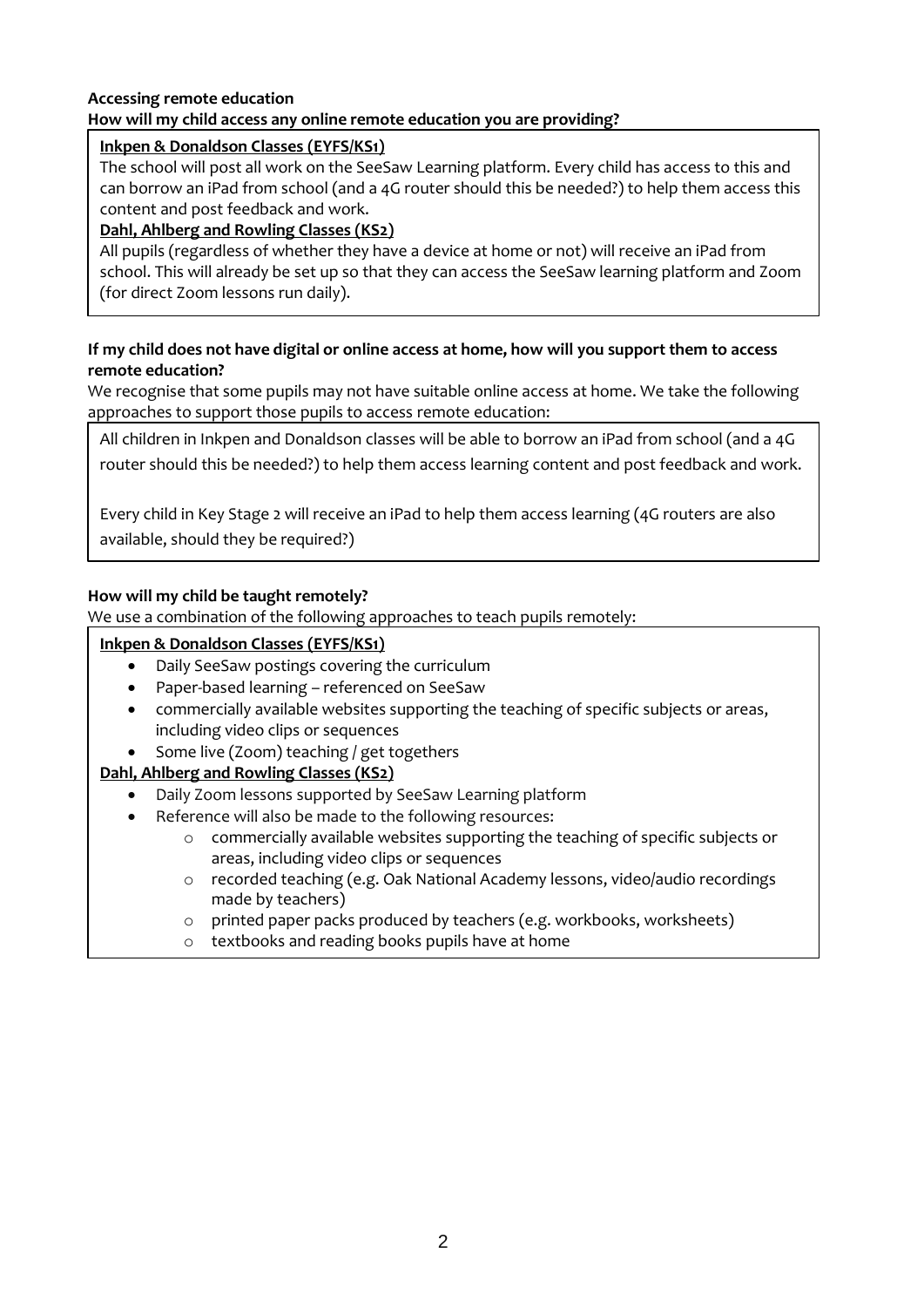#### **Engagement and feedback**

#### **What are your expectations for my child's engagement and the support that we as parents and carers should provide at home?**

#### **Inkpen & Donaldson Classes (EYFS/KS1)**

Daily interaction with SeeSaw platform – responding and posting work based upon remote learning activities set. Often, these will require a level of interaction with an adult to support the learning activity set. We try hard to make this manageable and welcome a dialogue with parents or carers about difficulties they are having with any elements of this process.

#### **Dahl, Ahlberg and Rowling Classes (KS2)**

Daily access to the live Zoom lessons throughout the day. Parents may need to support some individuals with elements of the remote learning, but it is generally expected that children will be able to engage fairly independent with the learning provided each day.

#### **How will you check whether my child is engaging with their work and how will I be informed if there are concerns?**

SeeSaw is checked and responded to regularly throughout the day by both teachers and teaching assistants. In this way, we are able to get a good gauge on which children/families are actively engaging with remote learning or not. As a result, we regularly check-in with parents/families via phone calls to offer help, guidance and support in accessing remote learning.

#### **How will you assess my child's work and progress?**

Feedback can take many forms and may not always mean extensive written comments for individual children. For example, whole-class feedback or quizzes marked automatically via digital platforms are also valid and effective methods, amongst many others. Our approach to feeding back on pupil work is as follows:

Feedback will be almost exclusively via comments, next steps and recognition of work posted via SeeSaw.

At KS2, regular verbal feedback will also form a significant part of assessment as online live lessons progress each session.

#### **Additional support for pupils with particular needs**

#### **How will you work with me to help my child who needs additional support from adults at home to access remote education?**

We recognise that some pupils, for example some pupils with special educational needs and disabilities (SEND), may not be able to access remote education without support from adults at home. We acknowledge the difficulties this may place on families, and we will work with parents and carers to support those pupils in the following ways:

In the first instance, any child with an Educational Health & Care Plan (EHCP) will be offered a place in school every day to work in the same way that they would normally.

Any child with additional needs will have a specific remote learning program drawn up for them to enable them to access the curriculum effectively at their level.

#### **Remote education for self-isolating pupils**

Where individual pupils need to self-isolate but the majority of their peer group remains in school, how remote education is provided will likely differ from the approach for whole groups. This is due to the challenges of teaching pupils both at home and in school.